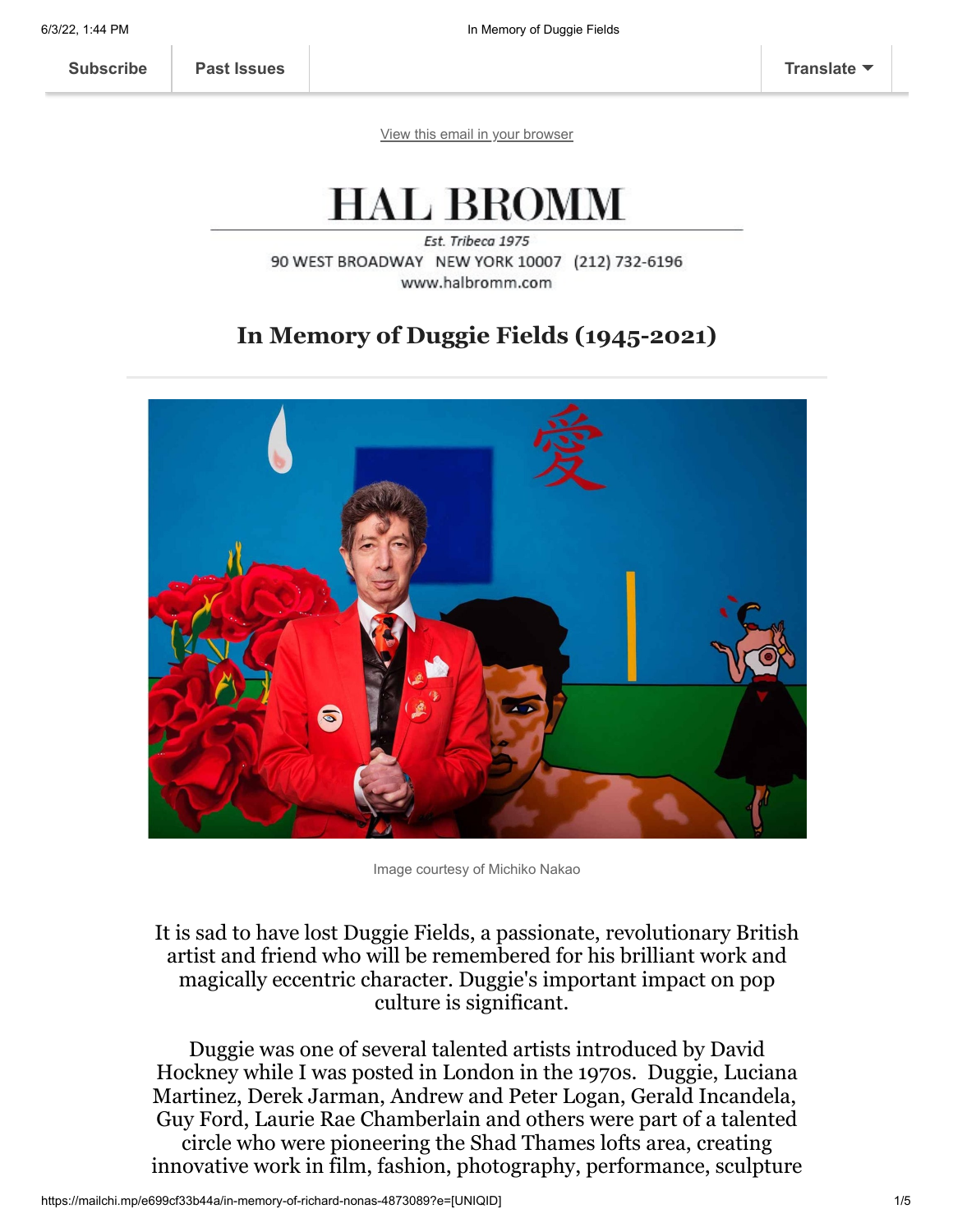| Subscribe |  |  |  |
|-----------|--|--|--|
|           |  |  |  |
|           |  |  |  |

 $\frac{1}{\sqrt{2}}$ h[appening in low](https://us11.campaign-archive.com/home/?u=01457ce935317ad1d5b4d7b39&id=f7d2f74d1d)er Manhattan, and I felt completely at home in the intervals of the intervals of the intervals of the intervals of the intervals of the intervals of the intervals of the intervals of the intervals of the in

company. Duggie's work with Hal Bromm Gallery began when he honored us with his participation in the 1975 exhibition "New London in New York" presented at 10 Beach Street.

Duggie Fields work traversed many 'isms', but most clearly constructivism with a post-pop twist, gaining inspiration from artists like Jackson Pollack and Piet Mondrian. Engaging in zany relationships between figurative and geometric shapes, Duggie could create an emotional impact through combining abstract and realist elements in a cohesive work of art. Duggie enjoyed playing with sexual imagery, his nudes at once insouciant and beguiling. Certainly his exposed breasts helped chip away stigma and his work may have even started the "free the nipple" movement. As a graphic artist, Fields' experimentation with the new medium of digital art was wildly imaginative.

To quote Duggie: *"Fact is these days I spend as long with a paintbrush in my hand as I do with the computer mouse. It's my hand, my eye, and my mind. Painting is the more sensual act, but the computer takes me into areas of creativity I never expected to find myself... endlessly fascinating...captivating, equally fraught with emotional tangles... Totally absorbing, preoccupying, time consuming, rewarding, life enhancing, enslaving and ultimately, fun."*

The world is a less magical place without Duggie, but his work will live on, continuing to lift our hearts and spirits.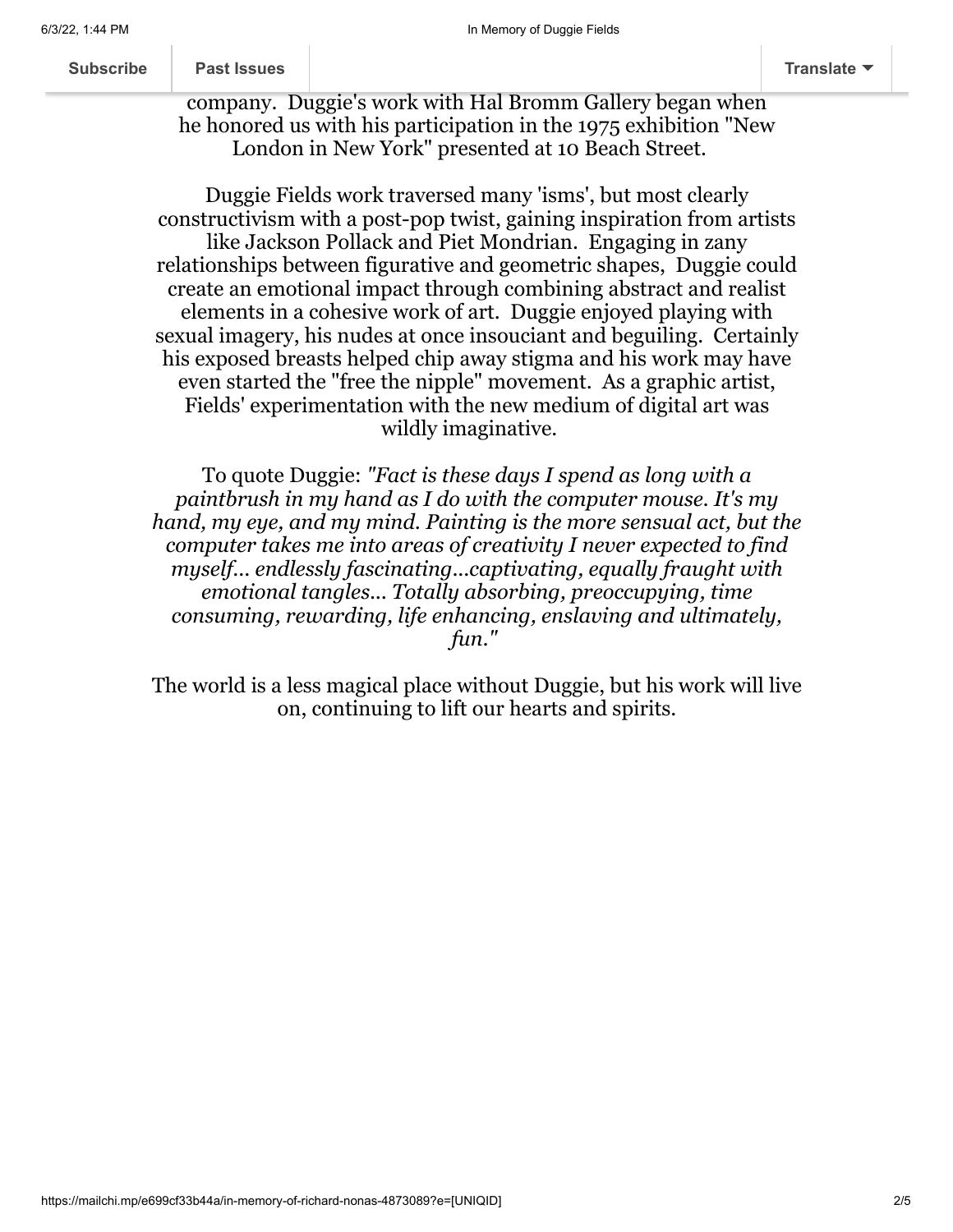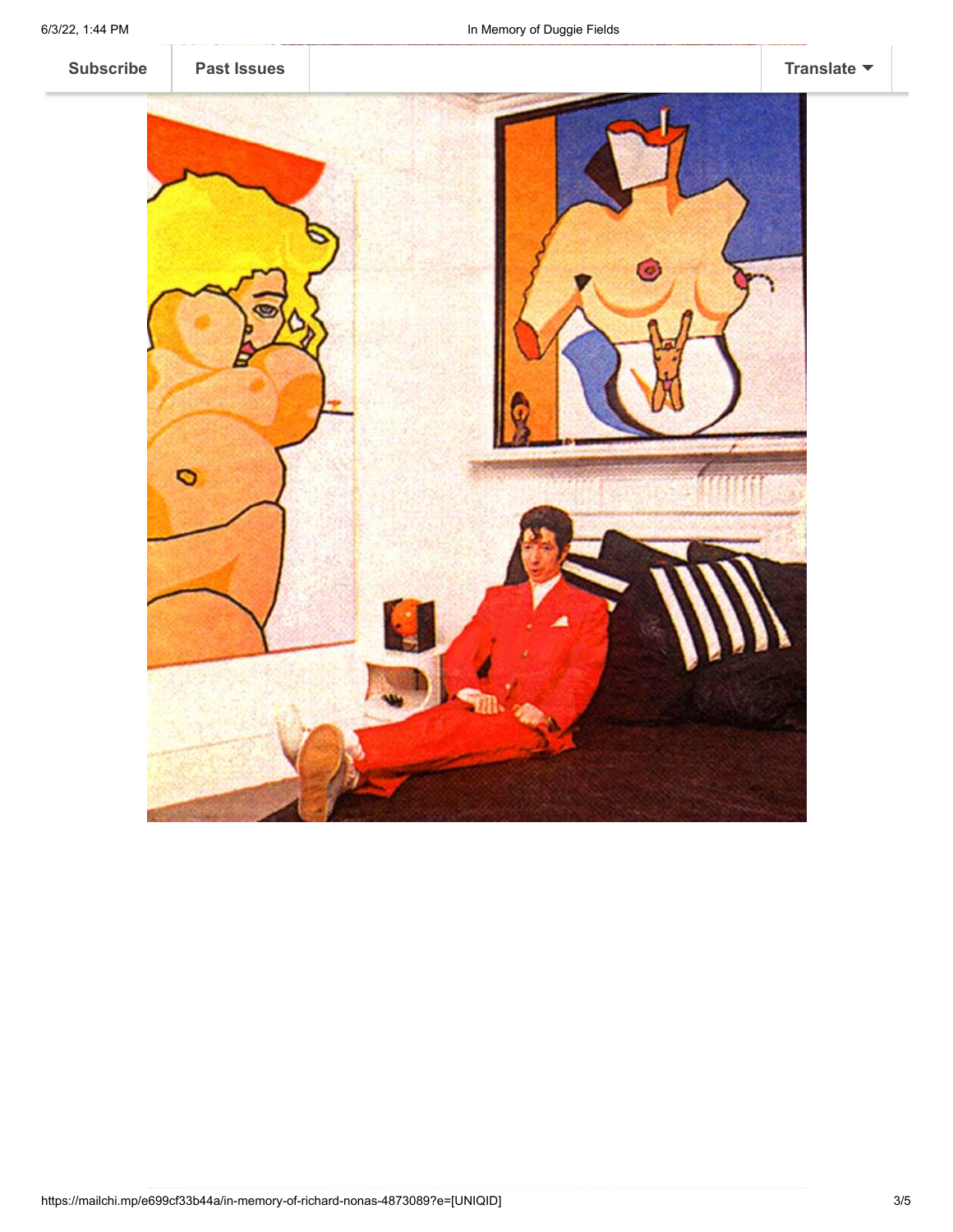# new LONDON in NEW YORK

LAURIE RAE CHAMBERLAIN **DUGGIE FIELDS GUY FORD** GERALD INCANDELA DEREK JARMAN ANDREW LOGAN PETER LOGAN LUCIANA MARTINEZ CHRIS ORR RICHARD WENTWORTH KEVIN WHITNEY

DECEMBER 2-JANUARY 17 TUESDAY-SATURDAY 4-6 and by appointment

HAL BROMM WORKS OF ART TEN BEACH STREET NEW YORK 10013 431-3927

#### (Top) EVENING STANDARD BED 1997

(Bottom) "New London in New York" 1976 Group Exhibition Showcard at 10 Beach Street, Hal Bromm Works of Art

**[Duggie Feilds, London based artist and fashion icon, Dies at 76](https://www.thefocus.news/culture/duggie-fields-death/)**

**[Explore Duggie Feild's Website](http://www.duggiefields.com/index.htm)**



*Copyright © 2021 Hal Bromm Gallery, All rights reserved.*

Want to change how you receive these emails?